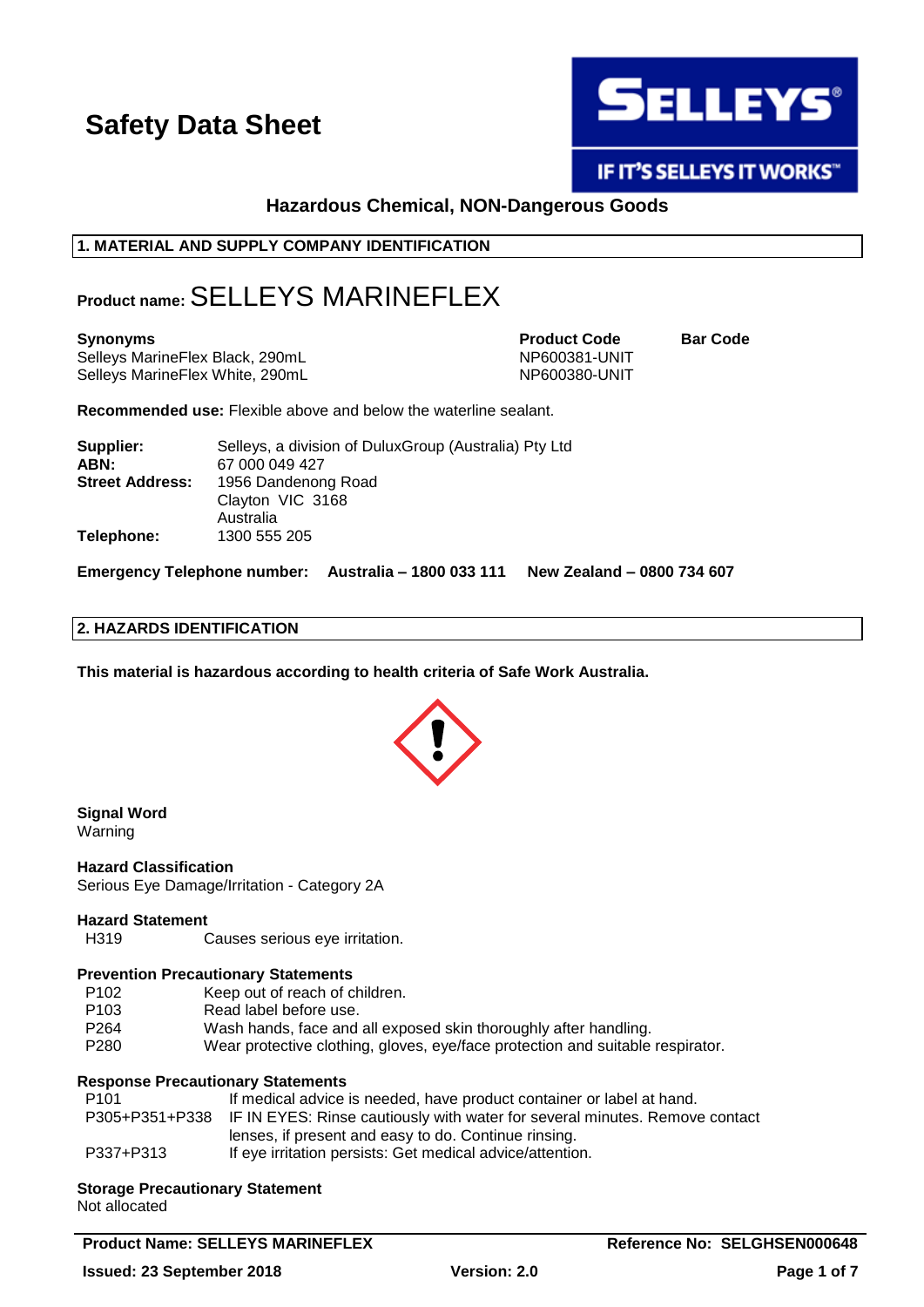

## **Disposal Precautionary Statement**

Not allocated

**Poison Schedule:** Not Applicable

## **DANGEROUS GOOD CLASSIFICATION**

Not classified as Dangerous Goods by the criteria of the "Australian Code for the Transport of Dangerous Goods by Road & Rail" and the "New Zealand NZS5433: Transport of Dangerous Goods on Land".

| 3. COMPOSITION INFORMATION                                                                                                                                                |                                      |                                                                    |
|---------------------------------------------------------------------------------------------------------------------------------------------------------------------------|--------------------------------------|--------------------------------------------------------------------|
| <b>CHEMICAL ENTITY</b>                                                                                                                                                    | CAS NO                               | <b>PROPORTION</b>                                                  |
| 1-Propanamine, 3-(trimethoxysilyl)-<br>Bis(1,2,2,6,6-pentamethyl-4-piperidyl) sebacate<br>Propylene glycol monomethyl ether<br>Ingredients determined to be Non-Hazardous | 13822-56-5<br>41556-26-7<br>107-98-2 | $1-3 \%$ (w/w)<br>$<$ 1 % (w/w)<br>$<$ 1 % (w/w)<br><b>Balance</b> |
|                                                                                                                                                                           |                                      | 100%                                                               |

## **4. FIRST AID MEASURES**

If poisoning occurs, contact a doctor or Poisons Information Centre (Phone Australia 131 126, New Zealand 0800 764 766).

**Inhalation:** Remove victim from exposure - avoid becoming a casualty. Remove contaminated clothing and loosen remaining clothing. Allow patient to assume most comfortable position and keep warm. Keep at rest until fully recovered. Seek medical advice if effects persist.

**Skin Contact:** If skin or hair contact occurs, remove contaminated clothing and flush skin and hair with running water. If swelling, redness, blistering or irritation occurs seek medical assistance.

**Eye contact:** If in eyes, hold eyelids apart and flush the eyes continuously with running water. Continue flushing until advised to stop by the Poisons Information Centre or a Doctor; or for at least 15 minutes and transport to Doctor or Hospital.

**Ingestion:** Rinse mouth with water. If swallowed, do NOT induce vomiting. Give a glass of water to drink. Never give anything by the mouth to an unconscious patient. If vomiting occurs give further water. Seek medical advice.

**PPE for First Aiders:** Wear safety shoes, overalls, gloves, chemical goggles. Available information suggests that gloves made from nitrile rubber should be suitable for intermittent contact. However, due to variations in glove construction and local conditions, the user should make a final assessment. Always wash hands before smoking, eating, drinking or using the toilet. Wash contaminated clothing and other protective equipment before storing or re-using.

**Notes to physician:** Treat symptomatically.

## **5. FIRE FIGHTING MEASURES**

**Hazchem Code:** Not applicable.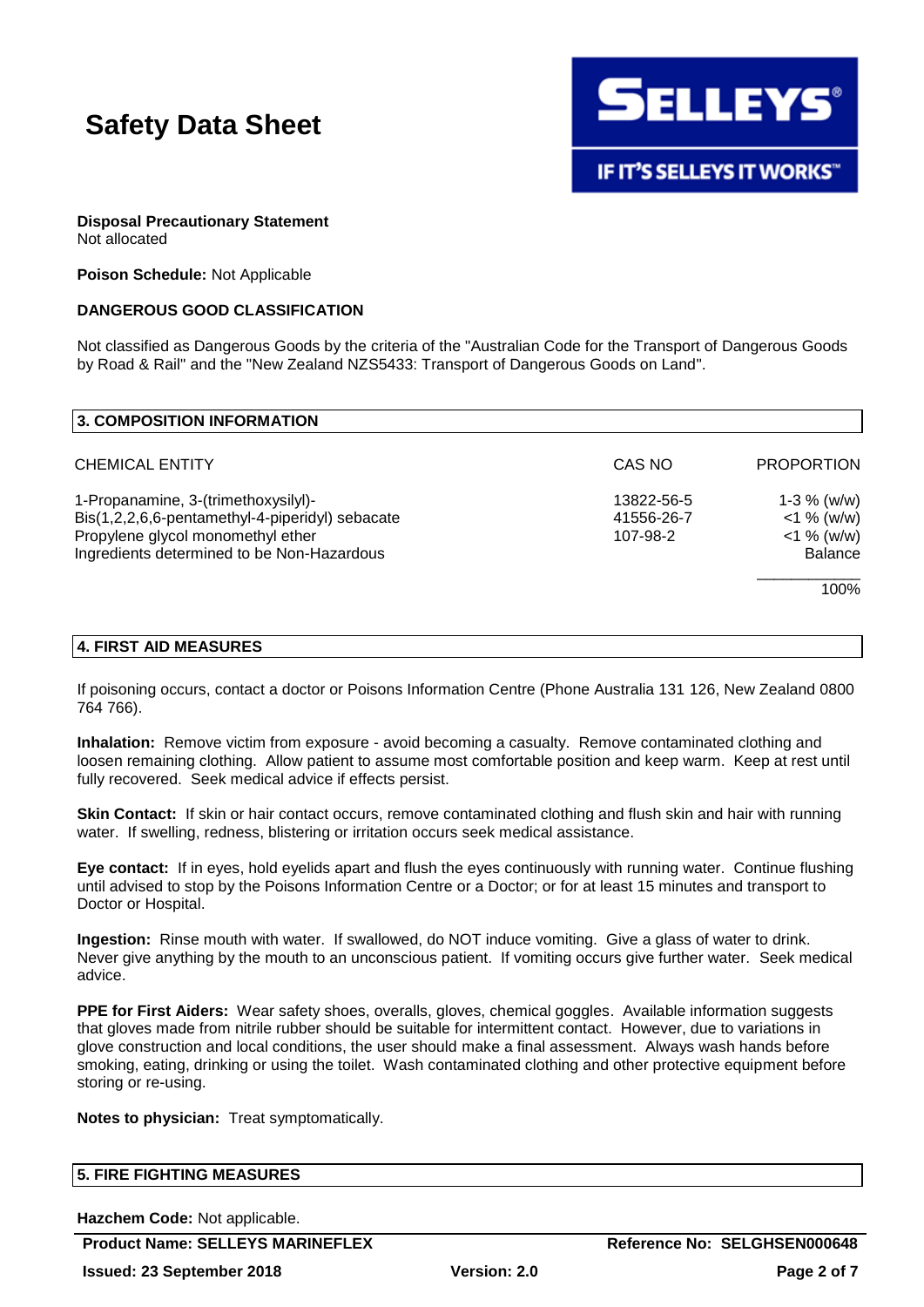

**Suitable extinguishing media:** If material is involved in a fire use water fog (or if unavailable fine water spray), alcohol resistant foam, standard foam, dry agent (carbon dioxide, dry chemical powder).

**Specific hazards:** Combustible material.

**Fire fighting further advice:** On burning or decomposing may emit toxic fumes. Fire fighters to wear selfcontained breathing apparatus and suitable protective clothing if risk of exposure to vapour or products of combustion or decomposition.

## **6. ACCIDENTAL RELEASE MEASURES**

## **SMALL SPILLS**

Wear protective equipment to prevent skin and eye contamination. Avoid inhalation of vapours or dust. Wipe up with absorbent (clean rag or paper towels). Collect and seal in properly labelled containers or drums for disposal.

## **LARGE SPILLS**

Clear area of all unprotected personnel. Slippery when spilt. Avoid accidents, clean up immediately. Wear protective equipment to prevent skin and eye contamination and the inhalation of dust. Work up wind or increase ventilation. Cover with damp absorbent (inert material, sand or soil). Sweep or vacuum up, but avoid generating dust. Collect and seal in properly labelled containers or drums for disposal. If contamination of crops, sewers or waterways has occurred advise local emergency services.

### **Dangerous Goods - Initial Emergency Response Guide No:** Not applicable

### **7. HANDLING AND STORAGE**

**Handling:** Avoid eye contact and repeated or prolonged skin contact. Avoid inhalation of dust.

**Storage:** Store in a cool, dry, well-ventilated place and out of direct sunlight. Store away from foodstuffs. Store away from incompatible materials described in Section 10. Store away from sources of heat and/or ignition. Keep container standing upright. Keep containers closed when not in use - check regularly for spills.

## **8. EXPOSURE CONTROLS / PERSONAL PROTECTION**

### **National occupational exposure limits:**

|                                   | TWA |       | <b>STEL</b> |       | <b>NOTICES</b>           |
|-----------------------------------|-----|-------|-------------|-------|--------------------------|
|                                   | ppm | mq/m3 | ppm         | ma/m3 |                          |
| Propylene glycol monomethyl ether | 100 | 369   | 150         | 553   | $\overline{\phantom{a}}$ |

As published by Safe Work Australia.

TWA - The time-weighted average airborne concentration over an eight-hour working day, for a five-day working week over an entire working life.

STEL (Short Term Exposure Limit) - the average airborne concentration over a 15 minute period which should not be exceeded at any time during a normal eight-hour workday.

These Exposure Standards are guides to be used in the control of occupational health hazards. All atmospheric contamination should be kept too as low a level as is workable. These exposure standards should not be used as fine dividing lines between safe and dangerous concentrations of chemicals. They are not a measure of relative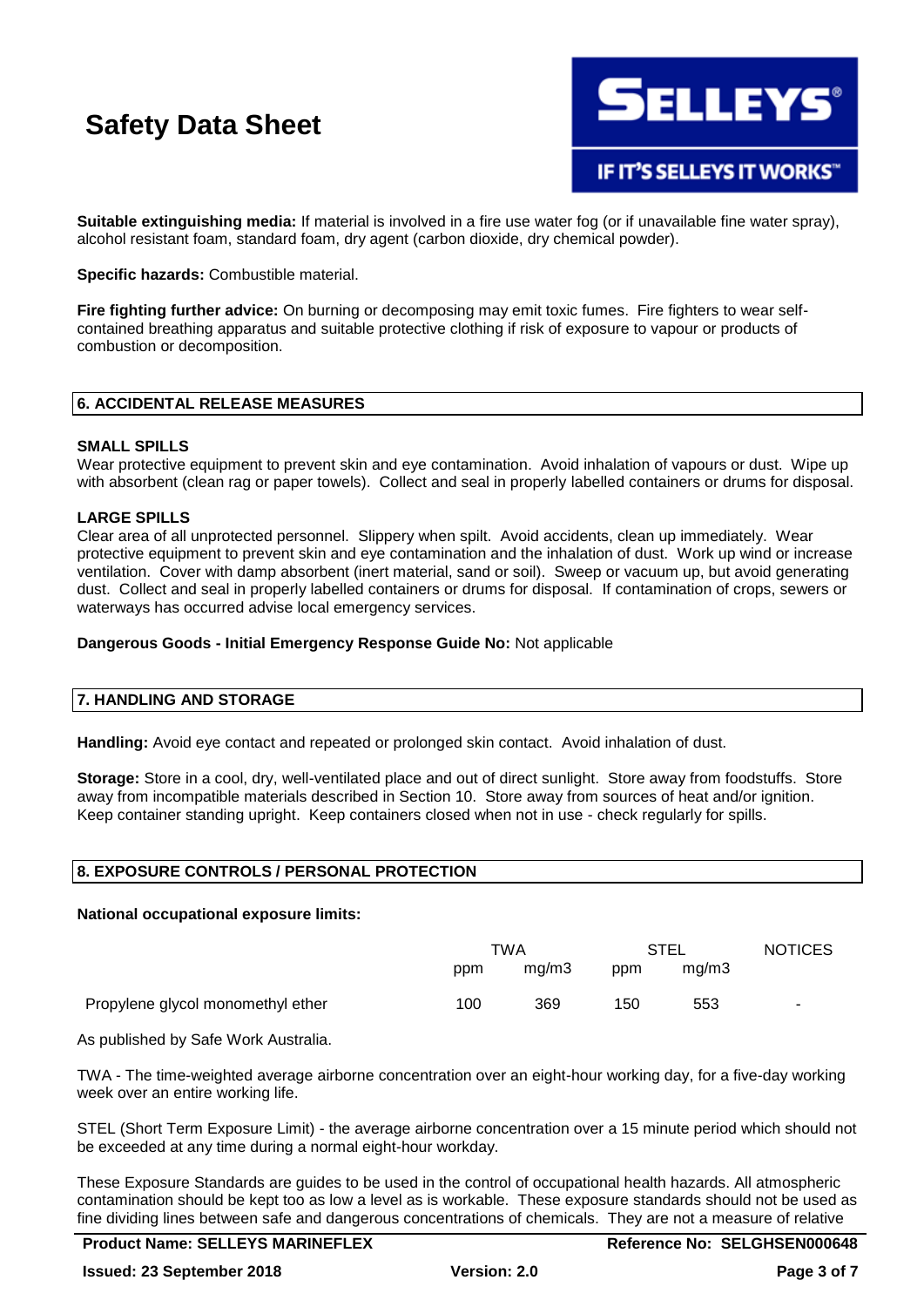

toxicity.

If the directions for use on the product label are followed, exposure of individuals using the product should not exceed the above standard. The standard was created for workers who are routinely, potentially exposed during product manufacture.

**Biological Limit Values:** As per the "National Model Regulations for the Control of Workplace Hazardous Substances (Safe Work Australia)" the ingredients in this material do not have a Biological Limit Allocated.

**Engineering Measures:** Ensure ventilation is adequate to maintain air concentrations below Exposure Standards. Use only in well ventilated areas. Avoid generating and inhaling dusts. Use with local exhaust ventilation or while wearing dust mask. Vapour heavier than air - prevent concentration in hollows or sumps. Do NOT enter confined spaces where vapour may have collected.

**Personal Protection Equipment:** SAFETY SHOES, OVERALLS, GLOVES, CHEMICAL GOGGLES.

Wear safety shoes, overalls, gloves, chemical goggles. Available information suggests that gloves made from nitrile rubber should be suitable for intermittent contact. However, due to variations in glove construction and local conditions, the user should make a final assessment. Always wash hands before smoking, eating, drinking or using the toilet. Wash contaminated clothing and other protective equipment before storing or re-using.

**Hygiene measures:** Keep away from food, drink and animal feeding stuffs. When using do not eat, drink or smoke. Wash hands prior to eating, drinking or smoking. Avoid contact with clothing. Avoid eye contact and repeated or prolonged skin contact. Avoid inhalation of dust. Ensure that eyewash stations and safety showers are close to the workstation location.

## **9. PHYSICAL AND CHEMICAL PROPERTIES**

| Form:   | Paste                |
|---------|----------------------|
| Colour: | White or black       |
| Odour:  | Mild, characteristic |

**Specific Gravity:** 1.434 **Relative Vapour Density (air=1):** >1 **Vapour Pressure (20 °C):** N Av **Flash Point (°C):** N App **Flammability Limits (%):** N App **Autoignition Temperature (°C):** N Av **Melting Point/Range (°C):** N Av **Boiling Point/Range (°C):** N Av **Decomposition Point (°C):** N Av **pH:** N Av **Viscosity:**  $>21$  mm2/sec **Total VOC (g/Litre):** N Av

**Solubility:** Insoluble in water. Uncured material is soluble in organic solvents.

> (Typical values only - consult specification sheet)  $N Av = Not available, N App = Not applicable$

## **10. STABILITY AND REACTIVITY**

**Chemical stability:** This material is thermally stable when stored and used as directed.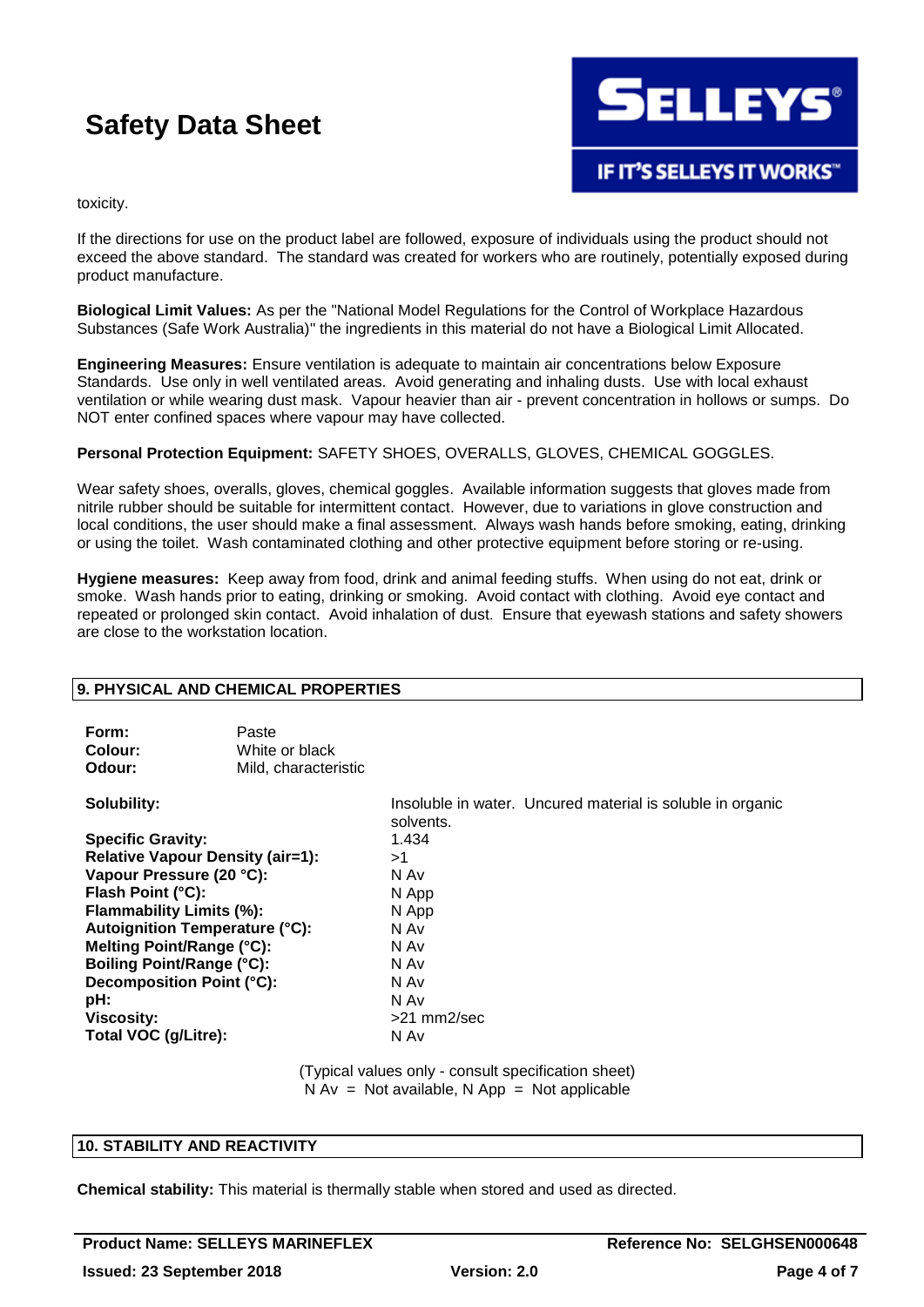

**Conditions to avoid:** Elevated temperatures and sources of ignition.

**Incompatible materials:** Oxidising agents.

**Hazardous decomposition products:** Oxides of carbon and nitrogen, smoke and other toxic fumes.

**Hazardous reactions:** No known hazardous reactions.

## **11. TOXICOLOGICAL INFORMATION**

No adverse health effects expected if the product is handled in accordance with this Safety Data Sheet and the product label. Symptoms or effects that may arise if the product is mishandled and overexposure occurs are:

### **Acute Effects**

**Inhalation:** Material may be an irritant to mucous membranes and respiratory tract.

**Skin contact:** Contact with skin may result in irritation.

**Ingestion:** Swallowing can result in nausea, vomiting and irritation of the gastrointestinal tract.

**Eye contact:** An eye irritant. Exposure to the dust may cause discomfort due to particulate nature. May cause physical irritation to the eyes.

### **Acute toxicity**

**Inhalation:** This material has been classified as non-hazardous. Acute toxicity estimate (based on ingredients):  $LC50 > 5$  mg/L

**Skin contact:** This material has been classified as non-hazardous. Acute toxicity estimate (based on ingredients): >2,000 mg/Kg bw

**Ingestion:** This material has been classified as non-hazardous. Acute toxicity estimate (based on ingredients): >2,000 mg/Kg bw

**Corrosion/Irritancy:** Eye: this material has been classified as a Category 2A Hazard (reversible effects to eyes). Skin: this material has been classified as not corrosive or irritating to skin.

**Sensitisation:** Inhalation: this material has been classified as not a respiratory sensitiser. Skin: this material has been classified as not a skin sensitiser.

**Aspiration hazard:** This material has been classified as non-hazardous.

**Specific target organ toxicity (single exposure):** This material has been classified as non-hazardous.

### **Chronic Toxicity**

**Mutagenicity:** This material has been classified as non-hazardous.

**Carcinogenicity:** This material has been classified as non-hazardous.

**Reproductive toxicity (including via lactation):** This material has been classified as non-hazardous.

**Specific target organ toxicity (repeat exposure):** This material has been classified as non-hazardous.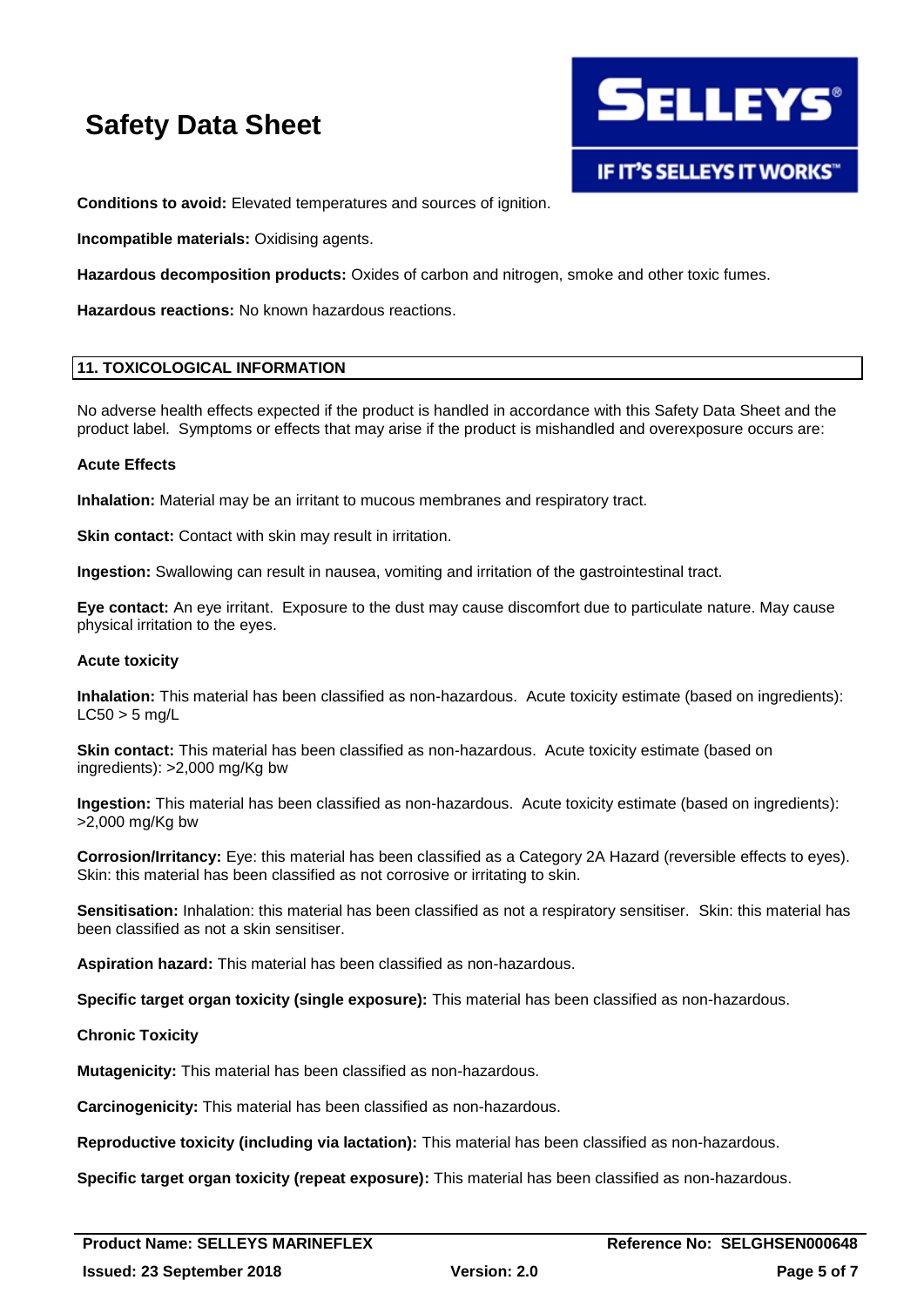

## **12. ECOLOGICAL INFORMATION**

Avoid contaminating waterways.

**Acute aquatic hazard:** This material has been classified as non-hazardous. Acute toxicity estimate (based on ingredients): >100 mg/L

**Long-term aquatic hazard:** This material has been classified as non-hazardous. Non-rapidly or rapidly degradable substance for which there are adequate chronic toxicity data available OR in the absence of chronic toxicity data, Acute toxicity estimate (based on ingredients): >100 mg/L, where the substance is not rapidly degradable and/or BCF  $<$  500 and/or log  $K_{ow}$   $<$  4.

**Ecotoxicity:** No information available.

**Persistence and degradability:** No information available.

**Bioaccumulative potential:** No information available.

**Mobility:** No information available.

## **13. DISPOSAL CONSIDERATIONS**

Persons conducting disposal, recycling or reclamation activities should ensure that appropriate personal protection equipment is used, see "Section 8. Exposure Controls and Personal Protection" of this SDS.

If possible material and its container should be recycled. If material or container cannot be recycled, dispose in accordance with local, regional, national and international Regulations.

### **14. TRANSPORT INFORMATION**

### **ROAD AND RAIL TRANSPORT**

Not classified as Dangerous Goods by the criteria of the "Australian Code for the Transport of Dangerous Goods by Road & Rail" and the "New Zealand NZS5433: Transport of Dangerous Goods on Land".

### **MARINE TRANSPORT**

Not classified as Dangerous Goods by the criteria of the International Maritime Dangerous Goods Code (IMDG Code) for transport by sea.

#### **AIR TRANSPORT**

Not classified as Dangerous Goods by the criteria of the International Air Transport Association (IATA) Dangerous Goods Regulations for transport by air.

## **15. REGULATORY INFORMATION**

### **This material is not subject to the following international agreements:**

Montreal Protocol (Ozone depleting substances) The Stockholm Convention (Persistent Organic Pollutants) The Rotterdam Convention (Prior Informed Consent) Basel Convention (Hazardous Waste) International Convention for the Prevention of Pollution from Ships (MARPOL)

### **This material/constituent(s) is covered by the following requirements:**

• All components of this product are listed on or exempt from the Australian Inventory of Chemical